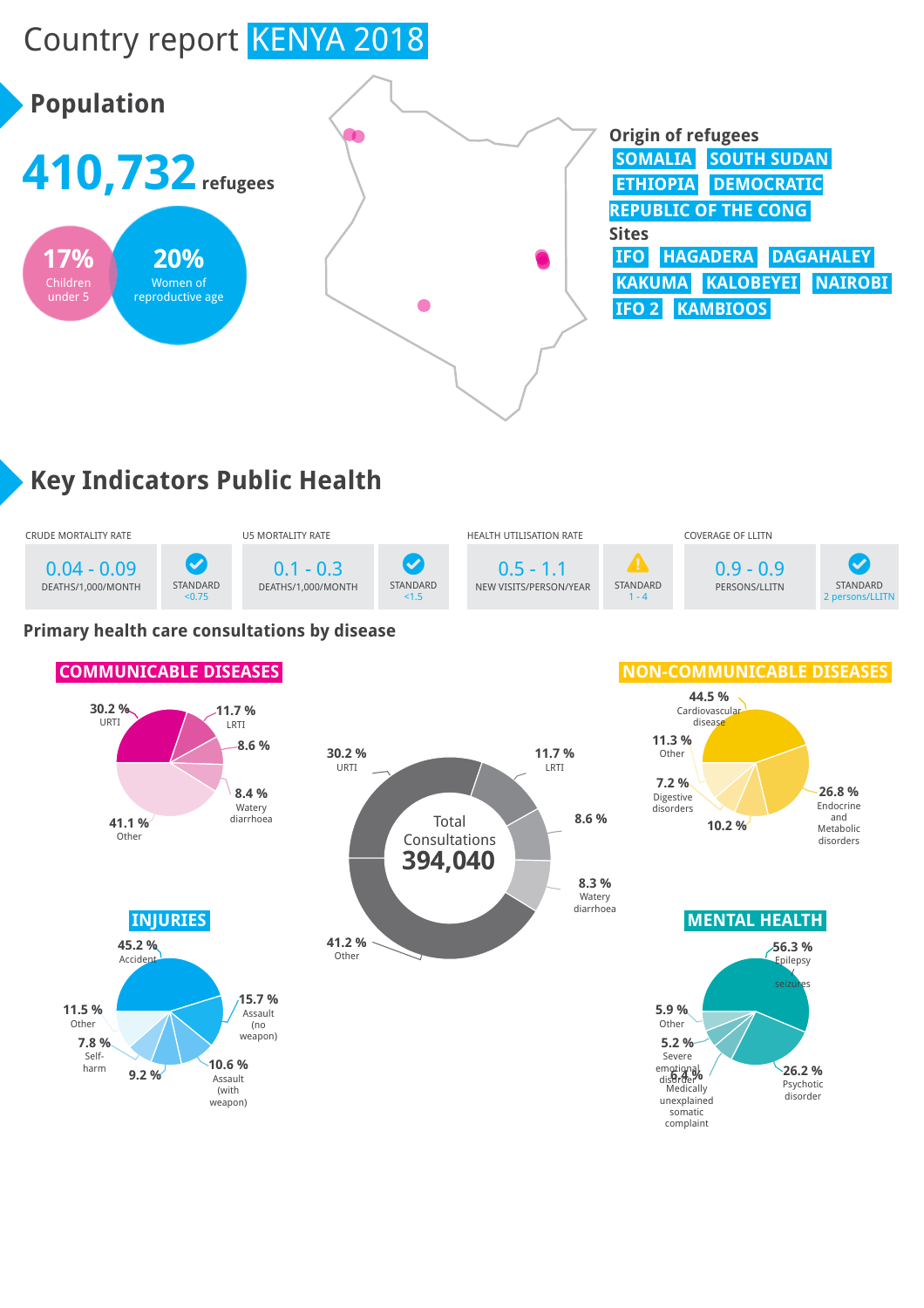## **Key Indicators Public Health**

| <b>PUBLIC HEALTH</b>                                                    | <b>INDICATOR</b> |  |
|-------------------------------------------------------------------------|------------------|--|
| Are all essential medicines internationally procured                    | No               |  |
| Does the operation use standard clinical protocols<br>for diabetes?     | Yes              |  |
| Is the referral system governed by SOPs?                                | Yes              |  |
| Is integrated management of childhood illness<br>(IMCI) implemented?    | Yes              |  |
| Does the operation use standard clinical protocols<br>for Hypertension? | Yes              |  |
|                                                                         |                  |  |

| Does the operation have an outbreak response plan?                                                                                                                 | Yes              |  |
|--------------------------------------------------------------------------------------------------------------------------------------------------------------------|------------------|--|
| Number of Outbreaks reported                                                                                                                                       | 3                |  |
| <b>MENTAL HEALTH</b>                                                                                                                                               | <b>INDICATOR</b> |  |
| Are mental health activities implemented as part of the<br>public health programming in 2018?                                                                      | Yes              |  |
| Do refugees have access to health staff trained in<br>MHPSS with mhGAP Intervention Guide or similar<br>tools?                                                     | Yes              |  |
| Are community outreach workers or psychosocial<br>workers available to provide psychosocial support<br>services and follow-up for people with mental<br>disorders? | Yes              |  |
| Has the operation adopted mental health intervention<br>guide?                                                                                                     | Yes              |  |
| Has there been a training for doctors, clinical officers<br>and nurses in MHPSS with mhGAP Intervention Guide?                                                     | Yes              |  |

### **Key Indicators Reproductive Health and HIV**

| <b>MATERNAL MORTALITY</b>                                                             | ANTENATAL CARE COVERAGE                                 |                                           | SKILLED BIRTH ATTENDANCE                                                |                                           | POSTNATAL CARE COVERAGE   |                                        |
|---------------------------------------------------------------------------------------|---------------------------------------------------------|-------------------------------------------|-------------------------------------------------------------------------|-------------------------------------------|---------------------------|----------------------------------------|
| 15                                                                                    | 67% - 98%                                               | $\boldsymbol{\Omega}$<br>STANDARD<br>>95% | $81\% - 95\%$<br>OF ALL BIRTHS                                          | $\blacktriangle$<br>STANDARD<br>100%      | $50\% - 95\%$             | Ø<br><b>STANDARD</b><br>>95%           |
| CONTRACEPTIVE PREVALENCE RATE                                                         | ELIGIBLE RAPE SURVIVORS PROVIDED WITH PEP<br>WITHIN 72H |                                           | <b>PMTCT COVERAGE</b>                                                   |                                           | CONDOM DISTRIBUTION RATE  |                                        |
| $\boldsymbol{\omega}$<br>$2\% - 72\%$<br>STANDARD<br>$>30\%$                          | 63% - 100%                                              | Ø<br><b>STANDARD</b><br>100%              | 99% - 100%                                                              | $\blacksquare$<br><b>STANDARD</b><br>100% | $0 - 0$<br>/PERSON/MONTHS | $\mathbf x$<br><b>STANDARD</b><br>>0.5 |
| <b>REPRODUCTIVE HEALTH</b>                                                            |                                                         | <b>INDICATOR</b>                          | <b>HIV</b>                                                              |                                           |                           | <b>INDICATOR</b>                       |
| Do refugee women have equal access to cervical cancer<br>screening as host community? |                                                         | Yes<br>$\bullet$                          | Advocacy for legislation protecting the rights of HIV<br>positive PoCs? |                                           |                           | Yes                                    |
| Do girls aged < 16 have access to HPV vaccination?                                    |                                                         | $\boldsymbol{\Omega}$<br><b>No</b>        | Equal access to EMTCT services as host nationals<br>ensured?            |                                           |                           | Yes                                    |
| Do you have standard STIs case management protocols<br>in place?                      |                                                         | $\bm{\sigma}$<br>Yes                      | Are there existing ART services for the host nationals?                 |                                           |                           | $\bullet$<br>Yes                       |
| Did you have an obstetric fistula detection and referral<br>programme?                |                                                         | $\bullet$<br>Yes                          | Equal access to ART services as host nationals ensured?                 |                                           |                           | Yes<br>$\bullet$                       |
| Do refugees have equal access to HIV testing &<br>counselling as host nationals?      |                                                         | $\bm{\sigma}$<br>Yes                      | Is there mandatory HIV testing for refugees?                            |                                           |                           | <b>No</b>                              |

#### **Nutrition**